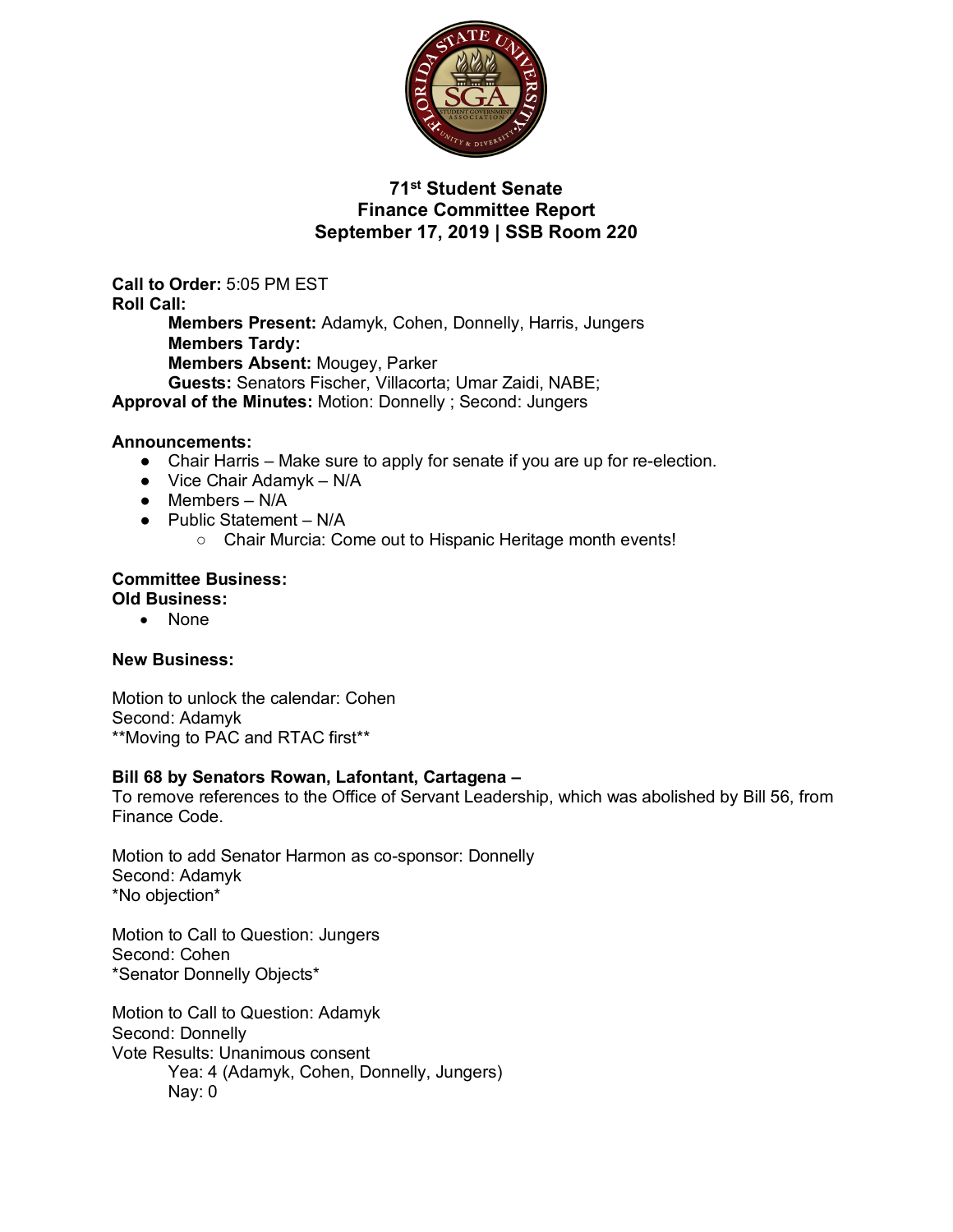

Abs:  $0$ 

Bill **passes** to be forwarded to the full Senate.

# **Bill 78 by Senator Adamyk –**

To facilitate the Finance committee's mandated review (Senate Rules and Procedures – Rule 6.2) of Chapter 800 otherwise known as Student Body Statutes TITLE VIII

Motion to Enter Round-Table: Donnelly Second: Jungers

Motion to Table the bill: Cohen Second: Donnelly

# **PAC Consent Resolution Number 37 – 9/16/19**

- **The question is**; Is it the sense of the Senate Finance Committee that the Programming Allocations Committees' Consent Resolution sponsored by Senator Harmon be forwarded to the full Senate.
- **Organizations on the Consent Resolution – Total: \$2,198**
- Korean American Student Association Funded in Food (\$698)
- Seminole Alliance for World Health Zero Funded (\$0) in PAC
- Classical Guitar Society Funded in Contractual Services (\$1,500)

Motion to Approve Consent Resolution as-is: Adamyk Second: Donnelly Vote Results: Unanimous consent

Yea: 4 (Adamyk, Cohen, Donnelly, Jungers)

Nay: 0

Abs:  $0$ 

PAC Consent Resolution **passes** to be forwarded to the full Senate.

## **RTAC Consent Resolution Number 36 – 9/16/19**

- **The question is**; Is it the sense of the Senate Finance Committee that the Resource for Travel Allocations Committees' Consent Resolution sponsored by Senator Murcia be forwarded to the full Senate.
- **Organizations on the Consent Resolution – Total: \$1,495.95**
- National Association for Business Economics Funded in Registration (\$300)
- Women's Club Flag Football Funded in Mileage (\$93.75), Lodging (\$877.20), Registration (\$225)

Motion to Approve Consent Resolution as-is: Adamyk Second: Donnelly \*\*Senator Cohen Objects\*\*

Motion to Amend Amount in Travel from (\$0) to (\$450): Cohen